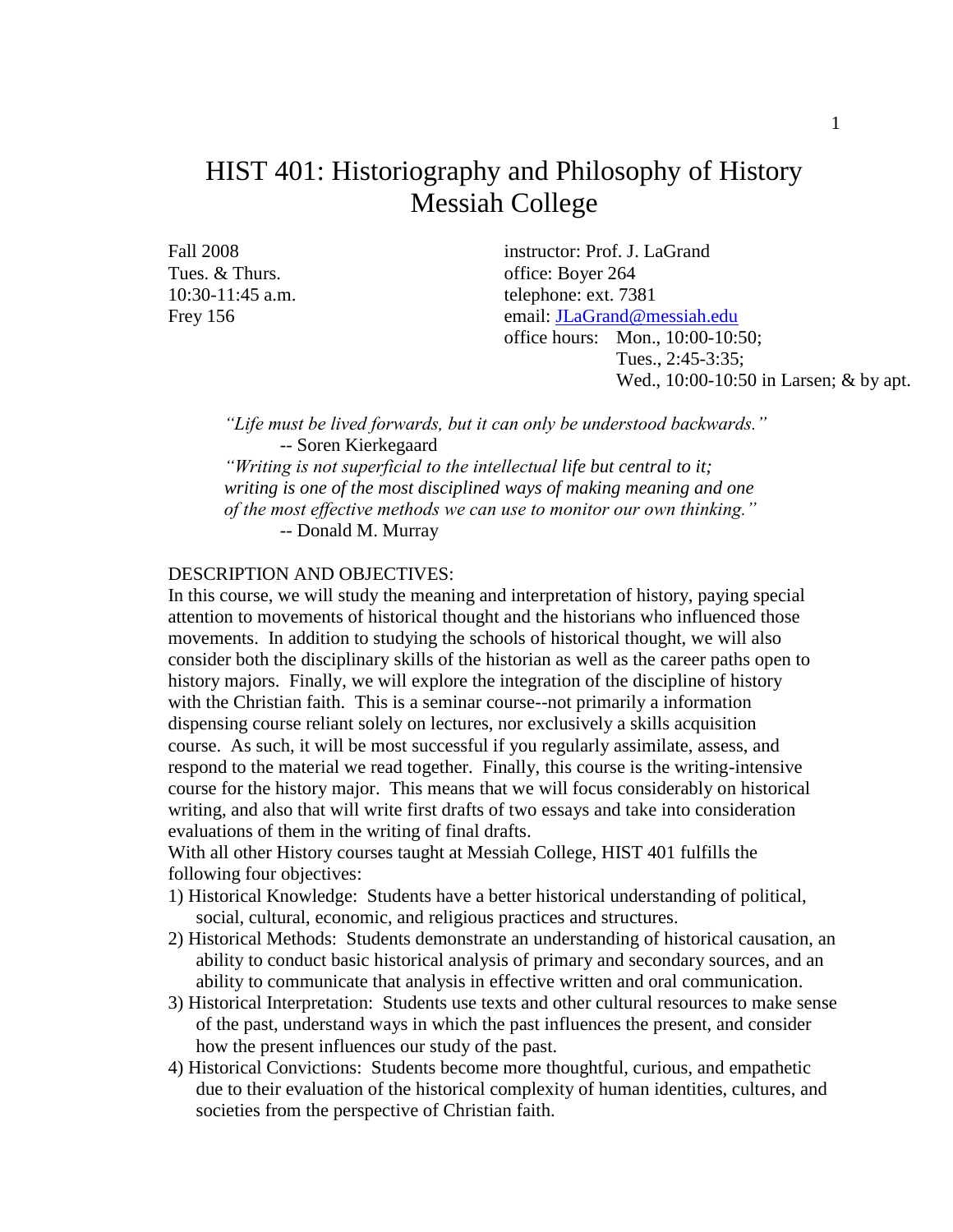#### REQUIRED READINGS--BOOKS FOR PURCHASE IN BOOKSTORE:

Tosh, John. *The Pursuit of History*. Longman, 2006 (4th ed). ISBN 1405823518. Tosh, John, ed. Historians on History. Longman, 2000. ISBN 0582357950.

Wilson, Norman J. *History in Crisis?: Recent Directions in Historiography*. Prentice Hall, 2004 (2d ed). ISBN 0131835521.

#### READINGS--ON RESERVE:

Breisach, Ernst. *Historiography: Ancient, Medieval & Modern*. Chicago, 1994. Rampolla, Mary Lynn. *A Pocket Guide to Writing in History*. Bedford, 2001 (3d ed).

REQUIRED READINGS--PRIMARY SOURCES AVAILABLE ONLINE:

Homer, Iliad (ca. 720 B.C.), pp. 1-5

<http://classics.mit.edu/Homer/iliad.1.i.html>

Hebrew Scriptures: Psalm 78, 105, 106, 136 (ca. 1000-400 B.C.)

Herodotus (ca. 484-424 B.C.), The Histories (ca. 440 B.C.), pp. 1-6 <http://classics.mit.edu/Herodotus/history.1.i.html>

Thucydides (ca. 460-400 B.C.), The History of the Peloponnesian War (ca. 431B.C.), pp. 1-8 <http://classics.mit.edu/Thucydides/pelopwar.1.first.html>

Livy (ca. 59 B.C. - A.D. 12), History of Rome [excerpt] [http://www.perseus.tufts.edu/cgi](http://www.perseus.tufts.edu/cgi-bin/ptext?doc=Perseus%3Atext%3A1999.02.0026&query=head%3D%231)[bin/ptext?doc=Perseus%3Atext%3A1999.02.0026&query=head%3D%231](http://www.perseus.tufts.edu/cgi-bin/ptext?doc=Perseus%3Atext%3A1999.02.0026&query=head%3D%231)

- Tacitus (ca. A.D. 56-117), The Annals (A.D. 109), pp. 1-5 <http://classics.mit.edu/Tacitus/annals.1.i.html>
- Eusebius (A.D. 260-340), Ecclesiastical History [excerpt] <http://www.ccel.org/ccel/schaff/npnf201.iii.vi.i.html> <http://www.ccel.org/ccel/schaff/npnf201.iii.vi.ii.html>
- Augustine (A.D. 354-430), City of God [excerpt] <http://www.fordham.edu/halsall/source/aug-city2.html>
- Niccolo Machiavelli (1469-1527), History of Florence [excerpt] <http://www.fordham.edu/halsall/source/machiavelli-histflo-lorenzo.html>
- Giambattista Vico (1668-1744), New Science (1725) [excerpt] [http://www.historyguide.org/intellect/new\\_science.html](http://www.historyguide.org/intellect/new_science.html)
- Marquis de Condorcet (1743-1794), On the Future Progress of the Human Mind [excerpt] <http://www.fordham.edu/halsall/mod/condorcet-progress.html>
- Leopold von Ranke (1795-1886), The Secret of World History [excerpt] [http://germanhistorydocs.ghi-dc.org/pdf/eng/13\\_SE\\_Ranke%20English.pdf](http://germanhistorydocs.ghi-dc.org/pdf/eng/13_SE_Ranke%20English.pdf)
- Auguste Comte, Course of Positive Philosophy (1830-1842) [excerpt] [http://www.historyguide.org/intellect/comte\\_cpp.html](http://www.historyguide.org/intellect/comte_cpp.html)
- Karl Marx & Frederick Engels, Communist Manifesto (1848) [excerpt] [http://www.yale.edu/lawweb/avalon/treatise/communist\\_manifesto/manone.htm](http://www.yale.edu/lawweb/avalon/treatise/communist_manifesto/manone.htm)
- Eduard Bernstein, Evolutionary Socialism (1899) [excerpt] <http://www.fordham.edu/halsall/mod/bernstein-revsoc.html>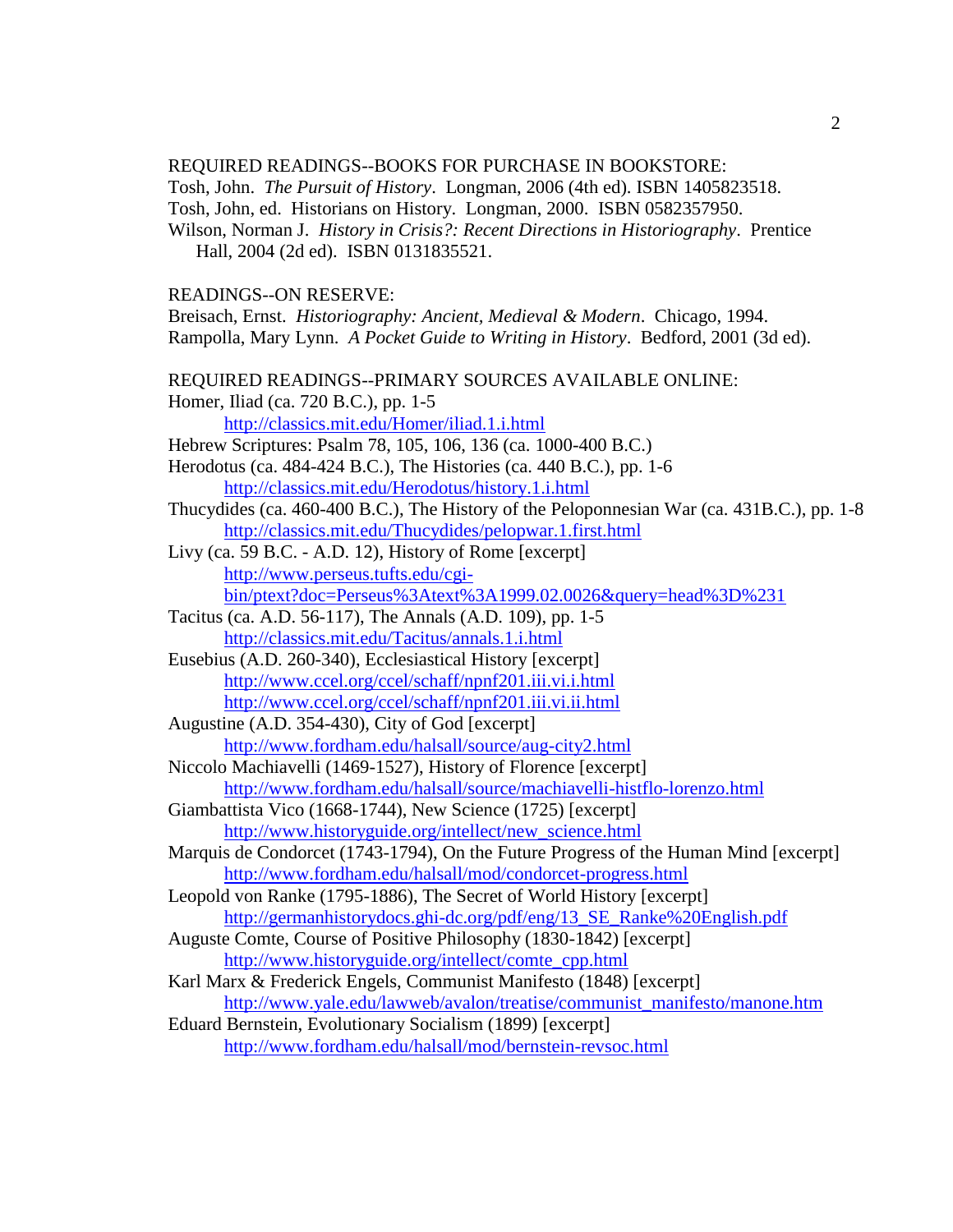#### REQUIRED READINGS--ESSAYS AVAILABLE ONLINE:

Stearns, Peter N. "Why Study History?"

<http://www.historians.org/pubs/Free/WhyStudyHistory.htm>

"Liberal Learning and the History Major"

<http://www.historians.org/pubs/Free/LiberalLearning.htm> "Careers for History Majors"

<http://www.historians.org/pubs/Free/careers/Index.htm>

- Latourette, Kenneth Scott. "The Christian Understanding of History" (1949) available online through Jstor
- McClay, Wilfred M. "Clio's Makeshift Laboratory" (2001) [http://www.firstthings.com/article.php3?id\\_article=2156](http://www.firstthings.com/article.php3?id_article=2156)
- McClay, Wilfred M. "The Continuing Irony of American History" (2002) [http://www.firstthings.com/article.php3?id\\_article=1975](http://www.firstthings.com/article.php3?id_article=1975)

McClay, Wilfred M. "Tradition, History, and Sequoias" (2003) [http://www.firstthings.com/article.php3?id\\_article=457](http://www.firstthings.com/article.php3?id_article=457)

McKenzie, Robert Tracy. "Christian Faith and the Study of History: A View from the Classroom" (1999)<http://www.leaderu.com/aip/docs/mckenzie.html>

REQUIRED READINGS--ESSAYS TO BE HANDED OUT IN CLASS:

- Dawson, Christopher. "The Christian View of History" (1951) in McIntire, ed., *God, History, and Historians* (Oxford University Press)
- LaGrand, James B. "The Problems of Preaching in History" (unpublished ms.)
- Marsden, George. "Christian Advocacy and the Rules of the Academic Game," in Kuklick and Hart, eds., *Religious Advocacy and American History* (Eerdmans, 1997).
- Noll, Mark. "Traditional Christianity and the Possibility of Historical Knowledge" (1990)
- Marsden, George. "What Difference Might Christian Perspectives Make?" in Wells, ed., *History and the Christian Historian* (Eerdmans, 1998).
- Mullen, Shirley. "Between Romance and True History: Historical Narrative and Truth Telling in a Postmodern Age," in Wells, ed., *History and the Christian Historian* (Eerdmans, 1998).

#### REQUIREMENTS:

complete all required readings listed above

participate regularly in class discussions

help lead class discussion on a particular historiographical era

write an autobiography of a historian (yourself) (3-5 pages)

write a historiographical essay (8-12 pages)

write a peer review of a colleague's first draft of historiographical essay

write a philosophy of history essay (6-8 pages)

write a final exam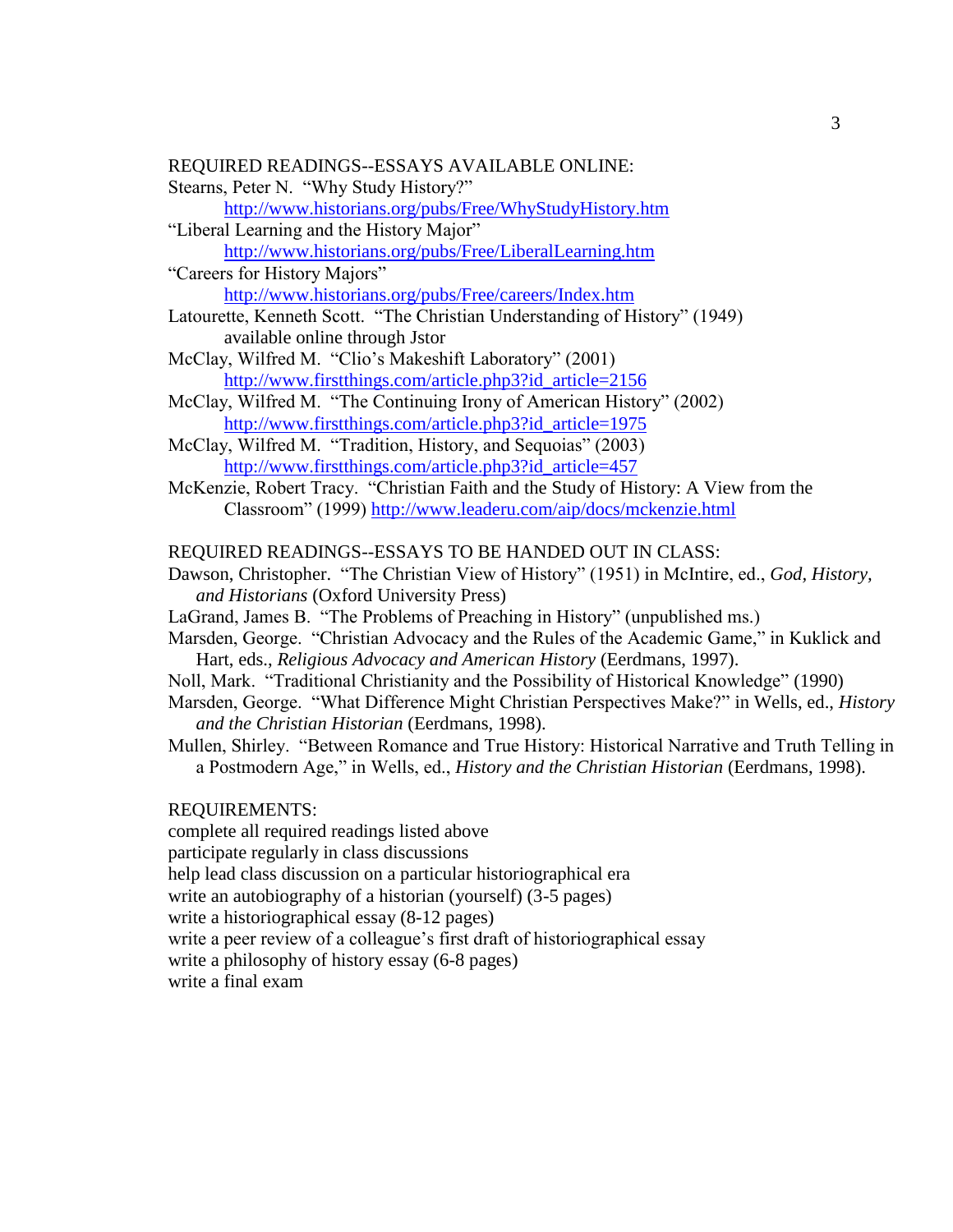#### STANDARD OF EVALUATION:

The final grade for the course will be derived as follows:

| participation                | 20% |
|------------------------------|-----|
| historiographical essay      | 25% |
| autobiography of a historian | 10% |
| philosophy of history essay  | 20% |
| final exam                   | 25% |

#### HISTORIOGRAPHICAL ESSAY:

A historiographical essay assesses the state of scholarship on a given subject. In writing this type of essay, you play the role of the historian studying the work of other historians (rather than studying primary source material). Here, you will not assess historical scholarship by assessing works individually, but rather flesh out historiographical organizing principles in these works. Your historiographical essay should take as its subject 3-5 significant recent historical monographs on a similar theme, issue, era, or question. The essay itself should be 8-12 double-spaced pages. A significant and ambitious essay such as this requires significant time to read, think, and write. The following deadlines will help ensure that the finished product is of high quality.

| Tues., Sept. 23 | topic for essay due via email                                            |
|-----------------|--------------------------------------------------------------------------|
| Tues., Oct. 7   | tentative title of essay and list of monographs to be read due via email |
| Tues., Oct. 28  | first draft of essay due in class - 2 copies                             |
| Tues., Nov. 4   | peer assessment due via email - 2 copies                                 |
| Thurs., Nov. 20 | final draft of essay due in                                              |
|                 | History Department secretary's office by 4:00 p.m.                       |

#### PEER REVIEWS:

Each student will read a colleague's first draft of the historiographical essay, mark up the essay, and write a one-page response for the author to consider in revising the essay. The response should contain both encouragements for the laudatory work (in research, logic, and prose) and recommendations for perceived weaknesses in the essay.

#### AUTOBIOGRAPHY OF A HISTORIAN:

This essay will sum up your experiences as a history major at Messiah College, and briefly address your expectations about the place of history in your post-graduate future. It should be 3-5 double-spaced pages.

#### PHILOSOPHY OF HISTORY ESSAY:

This essay will be your personal philosophical statement about your understanding of history and its significance. It should be 6-8 double-spaced pages, and must be accompanied by documentation that you visited the writing center to have your first draft assessed. Your philosophy of history essay should focus on the questions of how you integrate the discipline of history with your faith commitments and what ethics you employ when you approach the past and people of the past.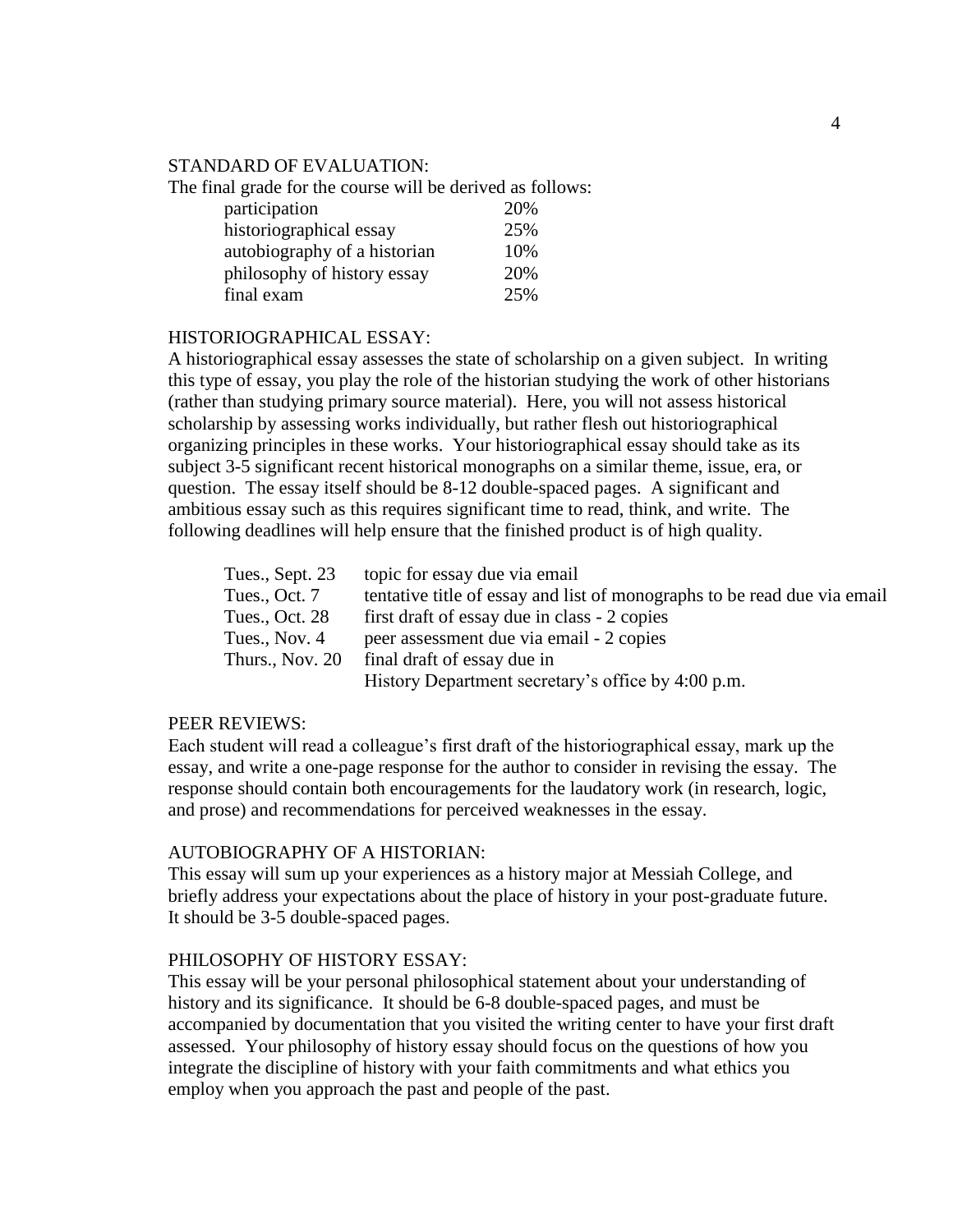#### NOTE ON ACADEMIC RESPONSIBILITY:

Academic dishonesty of any kind (including cheating and plagiarism) violates the community standards of Messiah College, as well as those of the larger community of scholars into which you enter through this course. The Messiah College Student Handbook defines plagiarism as "submitting as one's own work part or all of any assignment (oral or written) which is copied, paraphrased, or purchased from another source, including online sources, without the proper acknowledgment of that source. Examples: failing to cite a reference, failing to use quotation marks where appropriate, misrepresenting another's work as your own." Violations will be punished appropriately. However, please do not hesitate to talk to the instructor if you have questions about how to use or cite outside sources or about any other matter of academic practice.

#### NOTE ON DISABILITIES:

Any student whose disability falls within Americans with Disabilities Act guidelines should inform the instructor at the beginning of the semester of any special accommodations or equipment needs necessary to complete the requirements for this course. Students must register documentation with the Office of Disability Services (Hoffman 102). If you have questions, call extension 5358.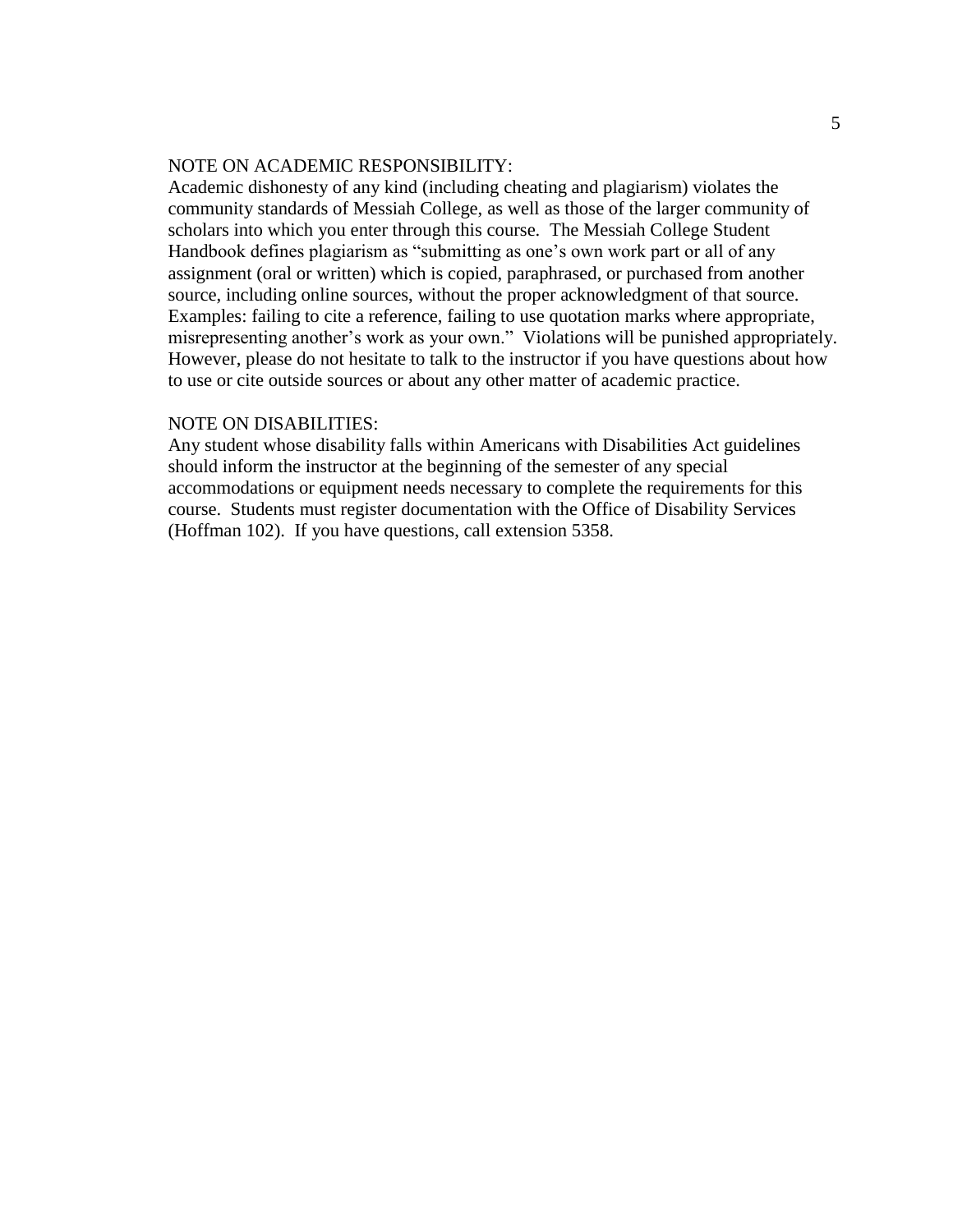# **SCHEDULE**

## [NOTE: ALL DETAILS SUBJECT TO CHANGE]

| Tues., Sept. 2   | Introduction<br>reading: --                                                                                                                                                                                               |
|------------------|---------------------------------------------------------------------------------------------------------------------------------------------------------------------------------------------------------------------------|
| Thurs., Sept. 4  | The Origins of Historiography & Historical Consciousness<br>reading: Homer, Iliad, pp. 1-5<br>Psalms 78, 105, 106, 136                                                                                                    |
| Tues., Sept. 9   | Greek Historiography (discussion led by group #1)<br>reading: Herodotus, The Histories, pp. 1-6<br>Thucydides, The History of the Peloponnesian War, pp. 1-8                                                              |
| Thurs., Sept. 11 | Roman Historiography (discussion led by group #2)<br>reading: Livy, History of Rome [excerpt]<br>Tacitus, The Annals, pp. 1-5                                                                                             |
| Tues., Sept. 16  | Early Christian & Medieval Historiography (discussion led by group #3)<br>reading: Eusebius, Ecclesiastical History, pp. 1-6<br>Augustine, City of God [excerpt]                                                          |
| Thurs., Sept. 18 | No class meeting; reading day                                                                                                                                                                                             |
| Tues., Sept. 23  | Seminar Day: What Is a Historiographical Essay?                                                                                                                                                                           |
|                  | topic for historiographical essay DUE via email                                                                                                                                                                           |
|                  | reading: Rampolla, pp. v-38, 119-134                                                                                                                                                                                      |
| Thurs., Sept. 25 | 15th-18th Century Historiography (discussion led by group #4)<br>reading: Niccolo Machiavelli, History of Florence [excerpt]<br>Giambattista Vico, New Science [excerpt]<br>Marquis de Condorcet, On the Future [excerpt] |
| Tues., Sept. 30  | 19th-Century Historiography I (discussion led by group #5)<br>reading: Leopold von Ranke, Histories [excerpt]<br><b>Auguste Comte, Course of Positive Philosophy [excerpt]</b>                                            |
| Thurs., Oct. 2   | 19th-Century Historiography II (discussion led by group #6)<br>reading: Karl Marx & Frederick Engels, Communist Manifesto [excerpt]<br><b>Eduard Bernstein, Evolutionary Socialism</b> [excerpt]                          |
| Tues., Oct. 7    | Seminar Day: Processing the Evidence and                                                                                                                                                                                  |
|                  | Drafting the Historiographical Essay                                                                                                                                                                                      |
|                  | tentative title of essay and list of monographs to be read DUE via email                                                                                                                                                  |
|                  | reading: Rampolla, pp. 39-118                                                                                                                                                                                             |
| Thurs., Oct. 9   | No class meeting; Mid-Fall Recess                                                                                                                                                                                         |
| Tues., Oct. 14   | 20th-Century Historiography I                                                                                                                                                                                             |
|                  | reading: --                                                                                                                                                                                                               |
| Thurs., Oct. 16  | 20th-Century Historiography II                                                                                                                                                                                            |
| Tues., Oct. 21   | reading: --<br>The History Major and the Marketplace: The Role of the Past in Your Future<br>reading: Stearns, "Why Study History?"<br>"Careers for History Majors"<br>"Liberal Learning and the History Major"           |
| Thurs., Oct. 23  | Historicism or Social Memory: History and Different Uses of the Past<br>reading: Tosh, Pursuit, chs. 1-2<br>Tosh, Historians, part one, nos. 2-4<br>Wilson, chs. 1-3                                                      |